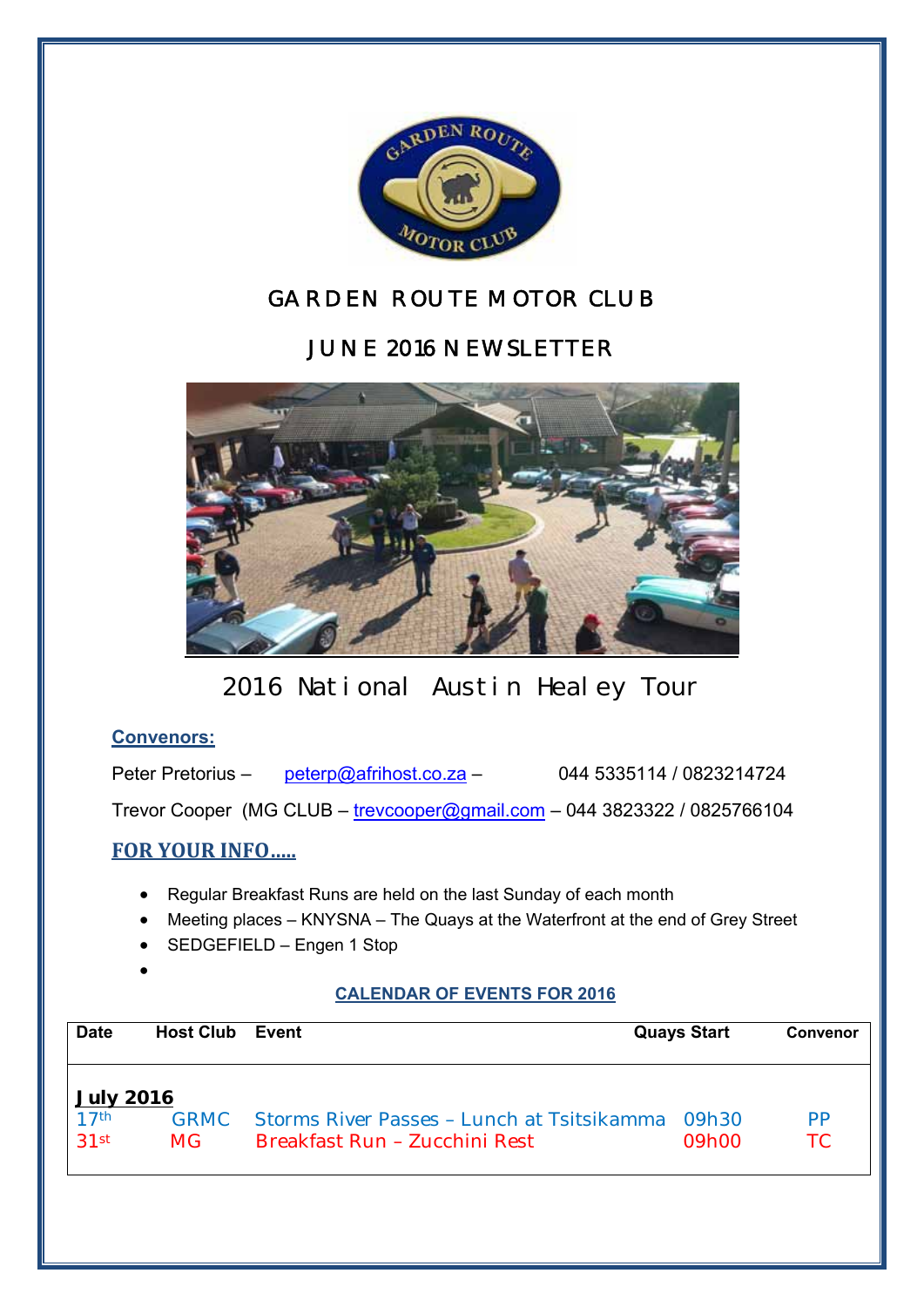| <b>August 2016</b>                        |             |                                             |                          |           |  |  |  |
|-------------------------------------------|-------------|---------------------------------------------|--------------------------|-----------|--|--|--|
| 14 <sup>th</sup>                          | <b>GRMC</b> | Braai – Plett Angling Club                  | 10 <sub>h</sub> 00       | <b>PP</b> |  |  |  |
| 28 <sup>th</sup>                          | <b>MG</b>   | Breakfast Run - Sao Concalo's               | 09h00                    | <b>TC</b> |  |  |  |
|                                           |             |                                             |                          |           |  |  |  |
| <b>September 2016</b><br>11 <sup>th</sup> |             |                                             |                          |           |  |  |  |
|                                           | <b>GRMC</b> | <b>AGM</b>                                  | <b>GRMC</b> members only |           |  |  |  |
| 24 <sup>th</sup>                          | MG          | National Model Planes - Oudtshoorn          |                          | TC        |  |  |  |
| 25 <sup>th</sup>                          | <b>MG</b>   | Breakfast Run - Zucchini Rest               |                          | ТC        |  |  |  |
|                                           |             |                                             |                          |           |  |  |  |
| October 2016                              |             |                                             |                          |           |  |  |  |
| $11 - 13$ th                              | <b>GRMC</b> | <b>Technical Tour to PE</b>                 |                          | <b>PP</b> |  |  |  |
| 30 <sup>th</sup>                          | <b>MG</b>   | Breakfast Run - Sao Concalo's               | 09h00                    | <b>TC</b> |  |  |  |
|                                           |             |                                             |                          |           |  |  |  |
| November 2016                             |             |                                             |                          |           |  |  |  |
| 26th                                      | <b>GRMC</b> | Xmas lunch                                  | <b>TBA</b>               | <b>PP</b> |  |  |  |
| 27 <sup>th</sup>                          | <b>MG</b>   | Breakfast Run - Zucchini Rest               | 09h00                    | TC        |  |  |  |
|                                           |             |                                             |                          |           |  |  |  |
| <b>December 2016</b>                      |             |                                             |                          |           |  |  |  |
| Friday 2nd                                |             | Prawn Braai<br>MG.                          | MG members only          |           |  |  |  |
| Friday 9th                                |             | <b>MG</b><br>Street Braai – Bodge Eng/NF/BB |                          |           |  |  |  |

# **CHAIRMAN'S CHIRP.**

Well here we are already at the end of June and we have experienced an incredibly mild winter thus far. There has been no excuse for getting extra use of our classic cars with the tops down !!. We have now passed the Solstice and the days will once again be getting longer. However we no doubt will still be in for a few shocks as the cold fronts pass our shores. The year continuous to be very busy with car related activities and we have only now wrapped up all the detail related to the 2016 Knysna motor show . Having said that, planning has already started for the 2017 motor show. I am pleased to say that the local charities have substantially benefited from this year's Knysna motor show, in spite of increased costs and GRMC keeping back a substantial amount as a reserve for the 2017 Knysna motor show. Please see below.

### **CHARITIES BENEFIT FROM HUGELY SUCCESSFUL KNYSNA MOTOR SHOW IN 2016.**

The Knysna motor show held on May 1 ,2016 and staged by the Garden Route Motor Club , was not only a huge success and enjoyed by all the petrolheads and the public , but also resulted in a record amount of money donated to charity. The Knysna motor show is now recognised as one of the best motor shows staged in South Africa and continues to grow exponentially.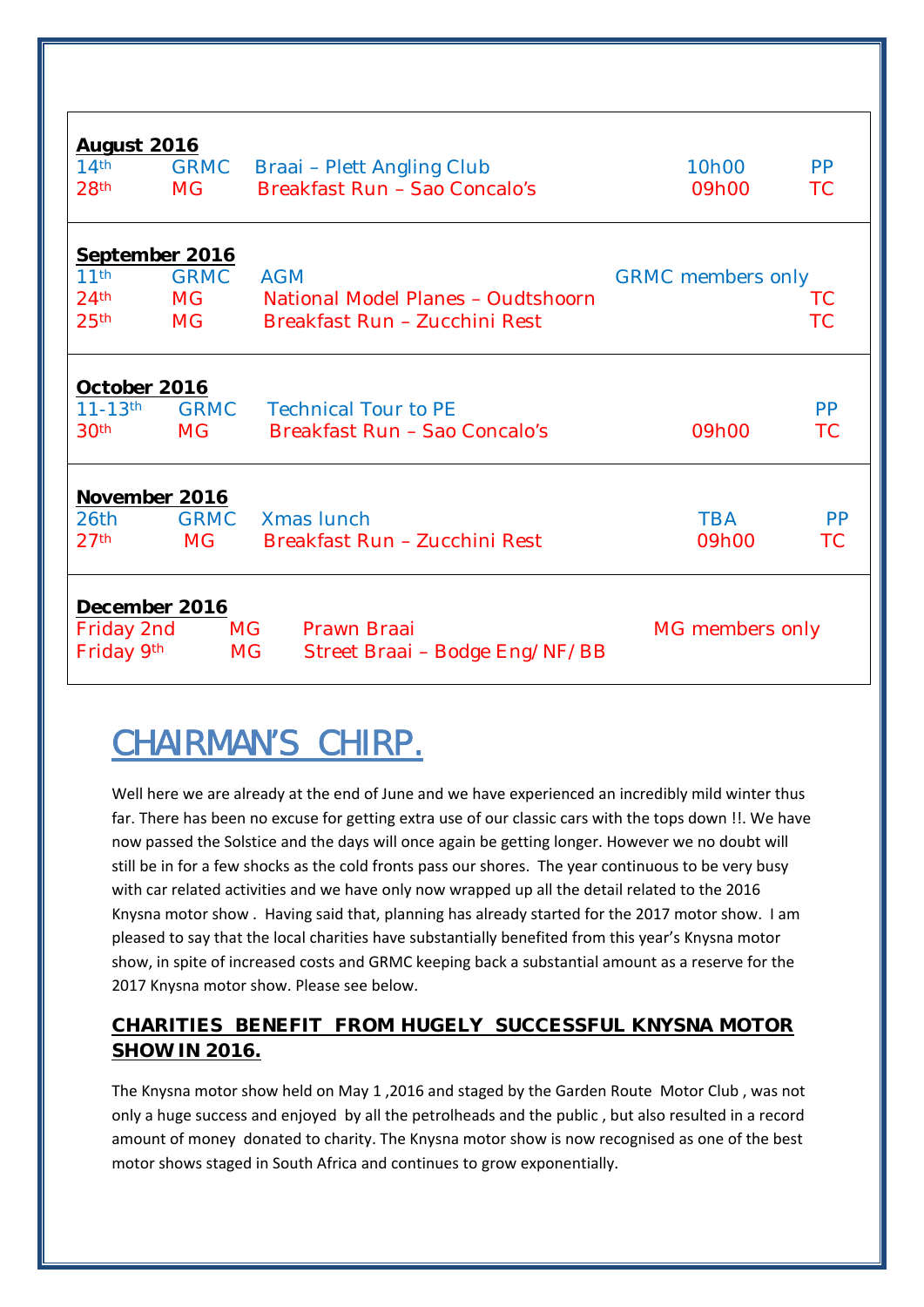While costs to stage the motor show has increased dramatically , the support that has been received from participants , sponsors and the public , has enabled the Garden Route Motor Club to maintain its commitment to support local charities . In total R60,000 has been donated to Hospice , Knysna Animal Welfare, E-Pap ( children feeding scheme ), FAMSA, Change for Change, Epilepsy and BADISA ( Family Care Services )



**Backrow** ‐ Melanie vd Westhiuzen (FAMSA ) , Laura van Blerk & Kim Joubert ( Hospice ) , Mike & Judy Morrey ( Change for Change ) , Duncan Miller ( GRMC ) .**ront Row** – Marlisa Basson ( E‐Pap ) , Patience Maguga & Desi Botha (BADISA –Family Care Services ) Chris van Rooyen ( Epilepsy ) , Peter Pretorius ( Chairman – GRMC ).

## **AUSTIN HEALEY NATIONAL TOUR.**

The National Austin Healey tour comes around every two years and was organised this year by the KZN Healey Club. The event took place from June  $5 - 10$  and took us all the way to the Natal Midlands. GRMC was well represented with Lionel & Rose , Bruce & Diane , Cyril & Gill Maree , Ricky & Leish Horak , Wally & Wendy , Clive and Charlotte ( the sweep vehicle with Ricky's Cooper Healey on the trailer to be used by Clive once the destination was reached ) and myself . Brian Bruce & Gwen also participated, but came from JHB. With the distance to be travelled to KZN, Lionel took charge to organise the pre- tour with a two night stop over -- Colesberg and then Bethlehem before reaching our destination . The return trip saw us overnight at Bloemfontein and then Graaf‐Reinett before home. As usual Lionel arranged everything to the last detail and what a pleasure to travel this way!!!. On our way to our destination we met up with the Cape Town Austin Healey group in Colesberg and the JHB group in Bethlehem . It was great to meet up with old acquaintances and enjoying ourselves till late in the evening.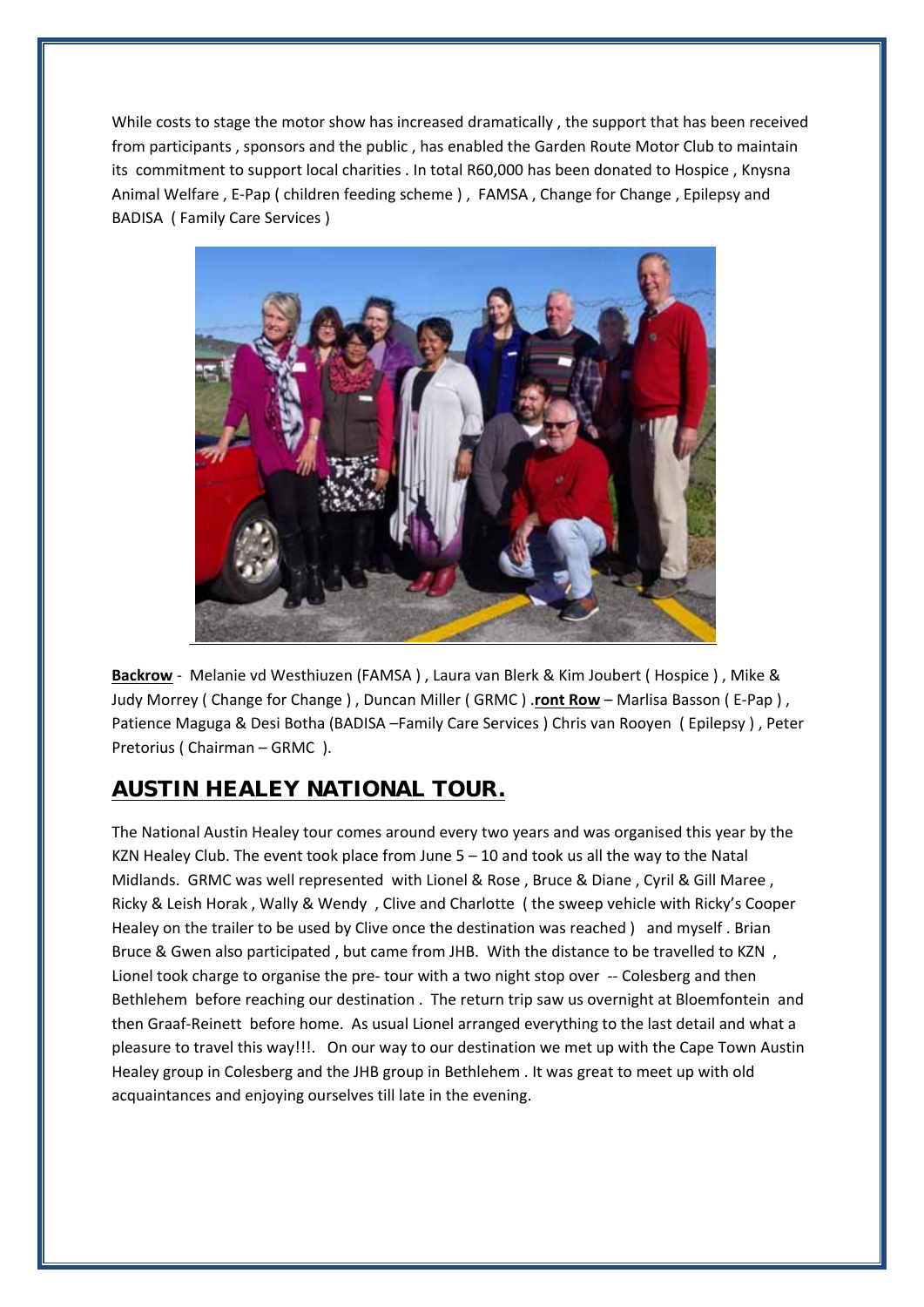



Unfortunately Wally Mears fell ill when we arrived in Colesberg and regrettably he and Wendy could not continue. Wally was taken to the Colesberg hospital and subsequently transferred to the George hospital. It appears that he contracted some form of virus , but we are glad to report that he is all well again and back at home .

The route took us through the quaint town of Clarence , through the Golden Gate via Howick to our final destination , the Calderwood Hotel . In total we were now 28 Austin Healeys which also included a couple of Sprite's . We explored the area up to Underberg , which also included a visit to a great selection of classic sports cars . On the second day we departed and followed the route via Howick and along the Midland Meander to Mooi River . A great drive with beautiful scenery , good food and beer. A surprise for me was a visit to Treverton College ( a private school ) located outside Mooi River. My grandson ( Joshua ) happens to be at this school and he and his friends were extremely excited to see the group of Austin Healey's.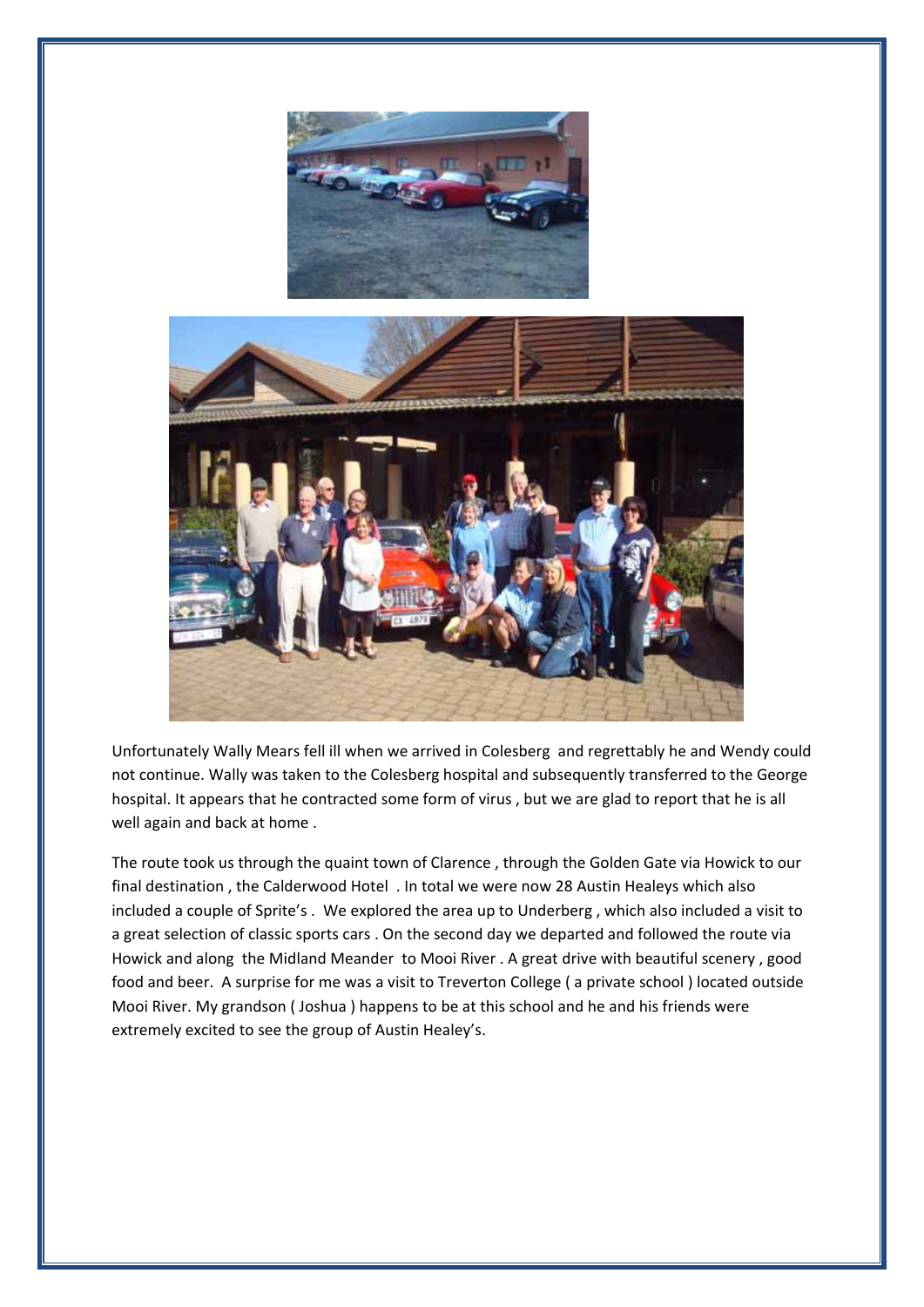

The route then took us via Escort, Winterton, Bergiville on to our final destination , Alpine Heath resort located in the Northern Drakensberg. For the next two days we relaxed and explored the surrounding areas at our own pace . While the evenings were chilly the days were sunny and warm . It appears that we just left the area in time as two days later it was covered in snow. !!!

Mechanically the cars all went well with only Ricky having a problem with the separation of the tread on a tire and a broken shock mounting. A great time was had by all and the 2018 nationals will be organised by the Gauteng Austin Healey group.

### **HOUSEKEEING ITEMS**

- We have several interesting events coming up during the second half of the year, July 17 – Memorial run through the two passes to Tsitsikamma , August 14 – Bring & braai at the Plett Angling Club , Sept 11 – GRMC AGM , Oct. 11‐13 – Technical tour to PE . Please note these dates in your Diary and we look forward to your support. Also please don't forget the last Sunday of the month MG breakfast outings !!
- ‐ At the end of June it was the financial year end of GRMC. The committee has approved the subscription amount of R200 for the coming financial year. Please ensure that your subscription is renewed by the end of July. A further notice will follow on this subject.
- It is with regret that I have to advise that Alistair Gibb as resigned from the GRMC committee . Alistair has served on the committee for the past 5 years and we sincerely thank him for his services over this period. During this period much has been achieved in advancing GRMC and Alistair's contributions has been part of the successes . We say thank you to him for being part of this committee for this extended period.

Peter.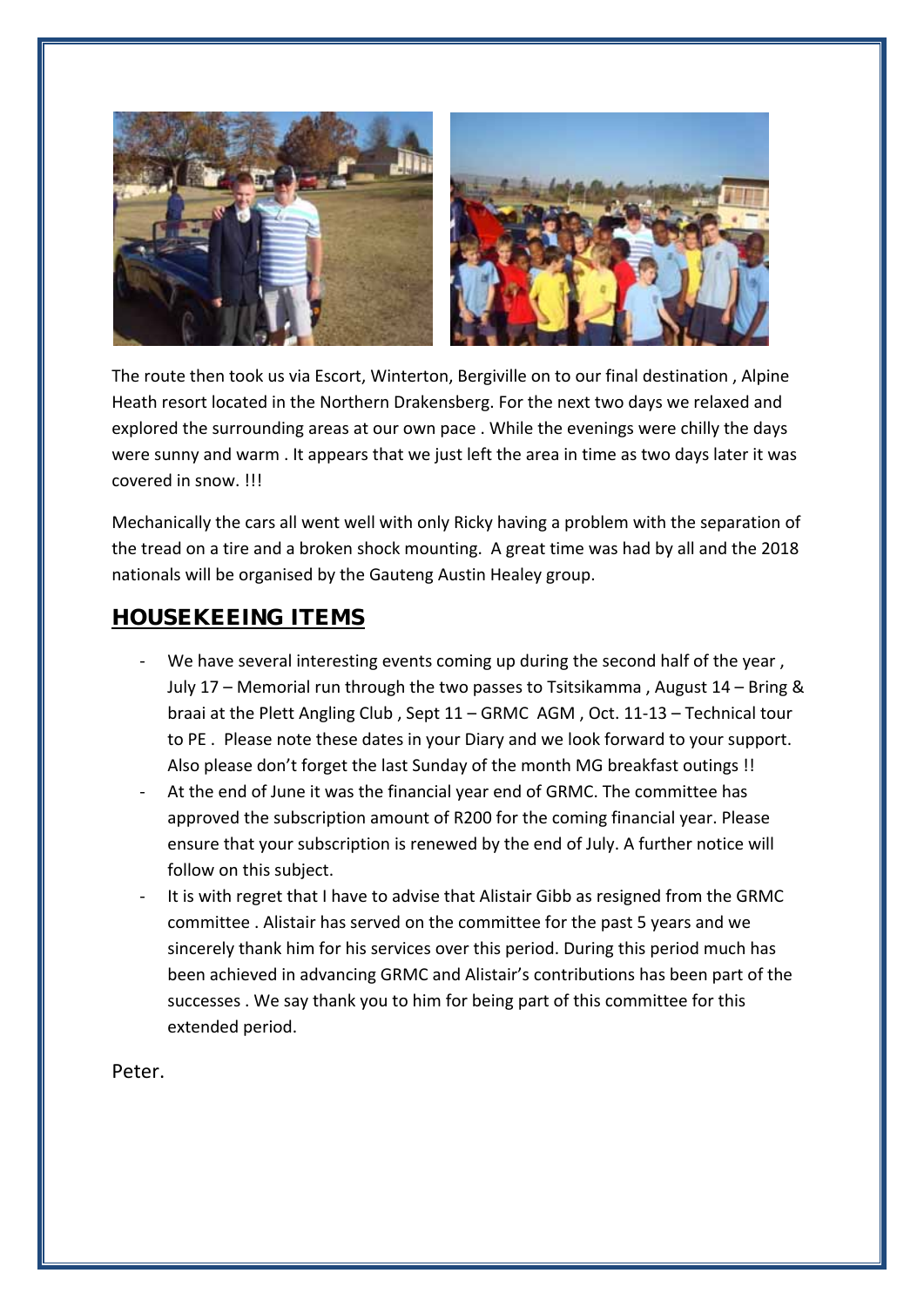

# Birthdays

## **BEST WISHES TO THE FOLLOWING WHO CELEBRATE THEIR BIRTHDAY DURING JULY.**

Brian Dowding 31st.

Bob Allan 2nd Derek Milton 2nd Jenny Parfett 4th Dee Hollis 9th Tom Esterhuizen 14th Pam Stuart 14th Brigette Steward 15th Tim Le Feuvre 15th Willie Rossouw 15th Sandra Bird 17<sup>th</sup> Jasmin Frohlich 19<sup>th</sup> Murray Douglas 20<sup>th</sup> Peter Hollis 21<sup>st</sup> Ilse Kruger 23<sup>rd</sup> Heinz Koncki 27<sup>th</sup>



The **Goodwood Revival** is a three-day festival held each September at Goodwood Circuit since 1998 for the types of road racing cars and motorcycle that would have competed during the circuit's original period—1948–1966. The first Revival took place 50 years since the 9th Duke and Duchess of Richmond and Gordon opened the motor racing track in 1948 driving around the circuit in a Bristol 400, then Britain's state-of-the-art sporting saloon. Most people dress in period clothes. It is one of the world's most popular motor race meetings and the only UK event which recreates the golden era of motor sport from the 1950s and 1960s.



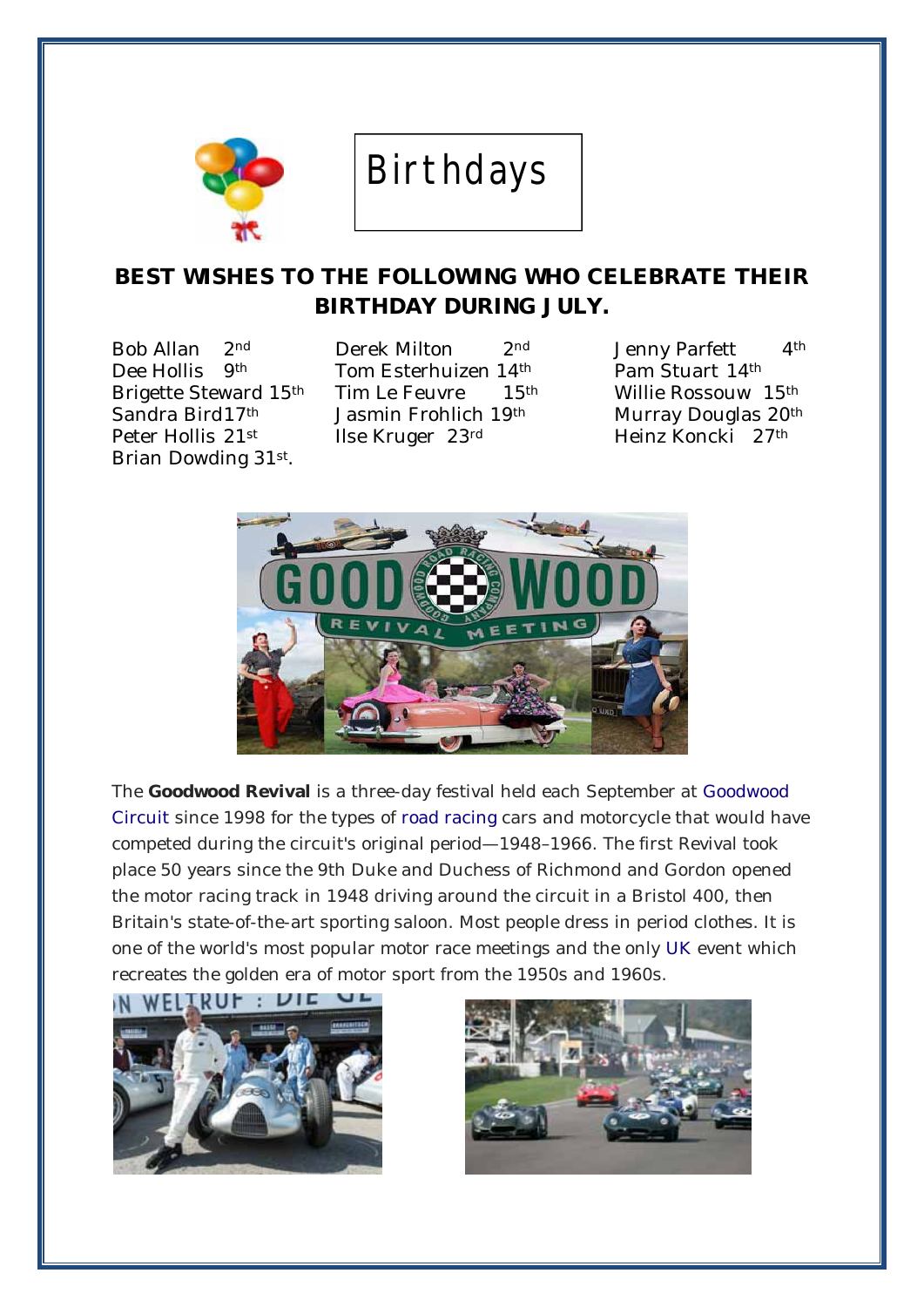There was some opposition to the re-introduction of racing at the circuit, but a numerically strong lobby in the form of the Goodwood Supporters Association helped to lead eventually to approval.

The festival acts as a showcase for exceptional wheel-to-wheel racing around a classic circuit, untouched by the modern world and relives the glory days of Goodwood Circuit, which ranked alongside Silverstone as Britain's leading racing venue throughout its active years. Between 1948 and 1966 Goodwood hosted contemporary racing of all kinds, including Formula One, the famous Goodwood Nine Hours race and the celebrated Tourist Trophy sports car race.



Ferrari paddock – 2004

The festival includes Grand Prix cars from the Fifties and Sixties, sports and GT cars, as well as historic saloon cars and little-seen Formula Juniors. Many of these important historic racing cars are driven by famous names from motor sport past and present. Famous drivers who have taken part include: Sir Stirling Moss, John Surtees, Sir Jack Brabham, Phil Hill, Derek Bell, David Coulthard,Damon Hill, Gerhard Berger, Martin Brundle, Bobby Rahal, Johnny Herbert, Wayne Gardner, Giacomo Agostini, Jean Alesi, Barry Sheene and Peter Brock, as well as celebrities such as Chris Rea, and Rowan Atkinson (as Mr. Bean) in 2009



Famous drivers who have taken part include: Sir Stirling Moss, John Surtees, Sir Jack Brabham, Phil Hill, Derek Bell, David Coulthard,Damon Hill, Gerhard Berger, Martin Brundle, Bobby Rahal, Johnny Herbert, Wayne Gardner, Giacomo Agostini, Jean Alesi, Barry Sheene and Peter Brock, as well as celebrities such as Chris Rea, and Rowan Atkinson (as Mr. Bean) in 2009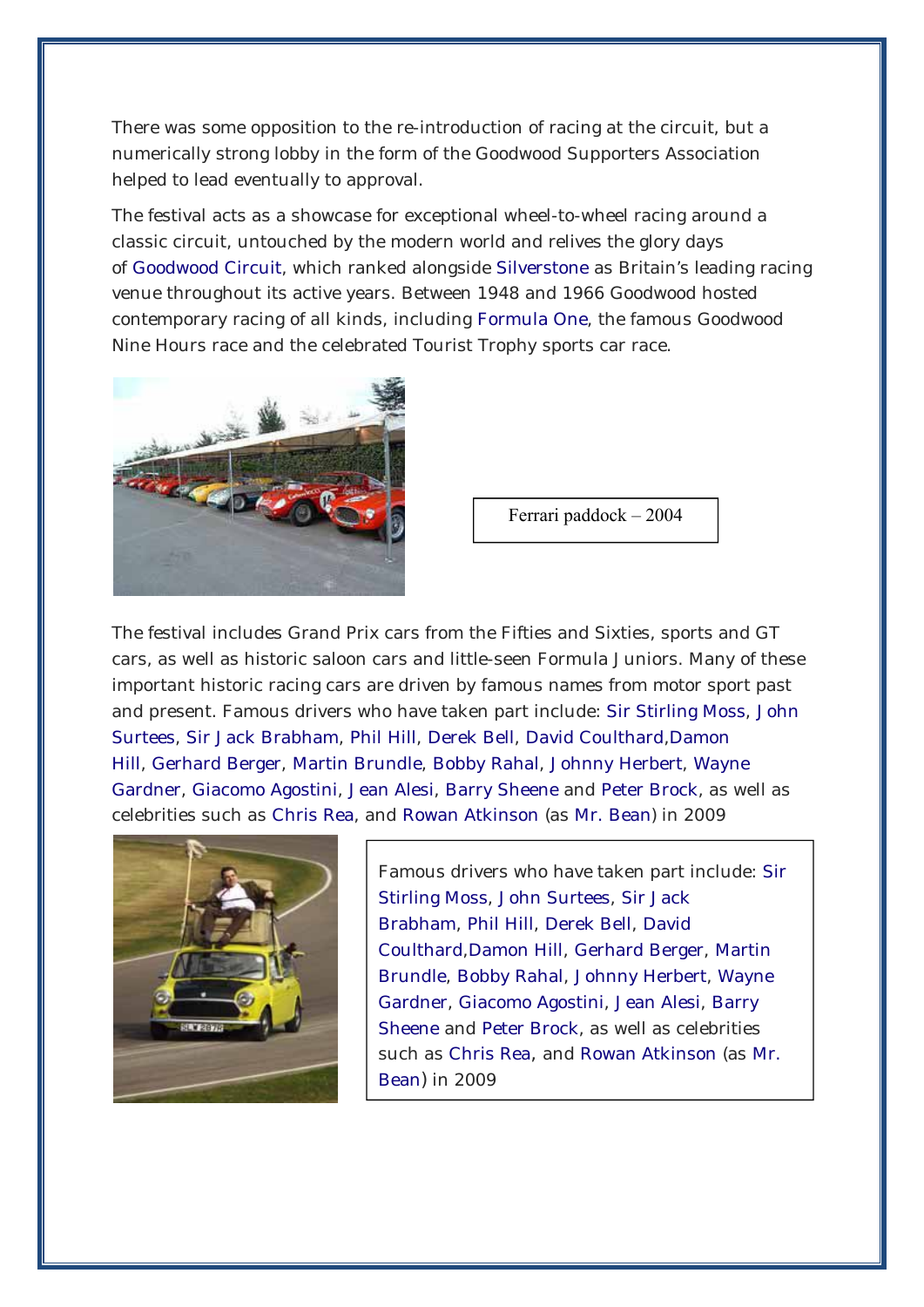





The restored circuit is unchanged from its heyday and many visitors wear appropriate period clothing and no modern vehicles are allowed within the circuit perimeter throughout the weekend. (Except modern race fire and rescue vehicles.) There are also theatrical sets that bring the past back to life including many historical aircraft.



This year's event is on the  $9 - 11$ <sup>th</sup> September. If you haven't been to Goodwood Revival yet, do yourself a favour and go…it's the most fun you will have over three days. Best to book early if you need accommodation….



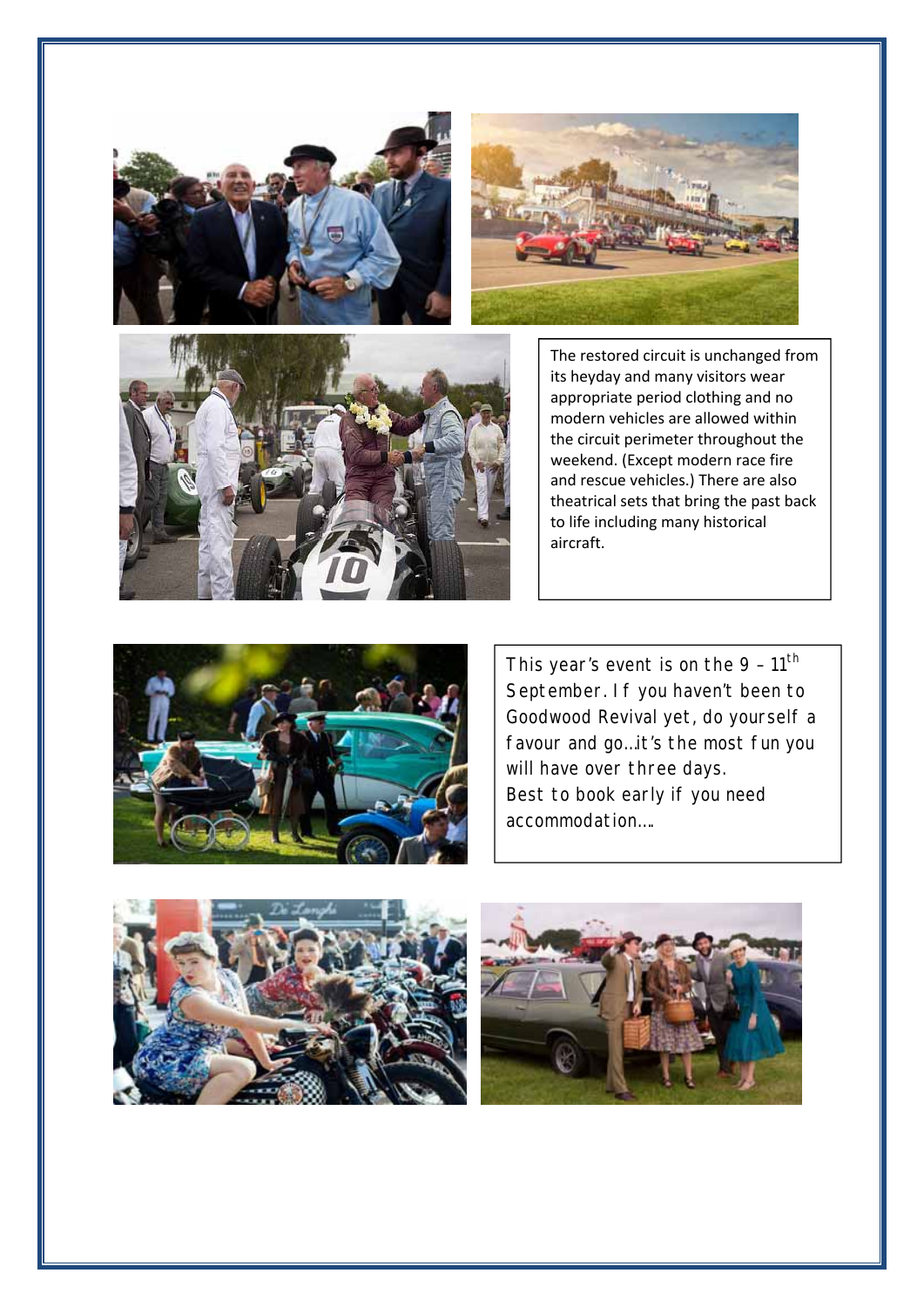# **Sandton's Forgotten Race Track**

#### (copied from The Heritage Portal)

*It is hard to imagine that there was once a Grand Prix Race Track in Kelvin, Sandton. The article below, compiled by Ted Steyn, uncovers some remarkable local racing history. The piece appeared in the 1992 annual magazine of the Sandton Historical Association.*

Until 1936 all the area now known as 'Kelvin' was farmland and it included the farms of Lombardy and Bergvalei (or Bergvlei). In 1936 the South African Motor Racing Company was formed by enthusiasts who wanted a race track near Johannesburg in order to promote their sporting activities.

The Kelvin area was chosen for this purpose and, at the substantial cost of £32 000, a 2.5 mile race track was built on a 195ha site, which had its centre at the present junction of Sunnyway and Fairway. The land was bought for £13,244.22 from Michele Angelo Zoccola and comprised portions of the farms Lombardy and Bergvlei. The racing track development was financed by Sir Ernest Oppenheimer, F.A. Unger and others, and was named the 'Lord Howe Circuit' commemorating the racing driver son of the Earl of Athlone who had been Governor-General of South Africa between 1923 and 1931.



In only four-and-a-half months the track was completed and the first Grand Prix was raced on 30 January 1937. There were twenty entries including Lord Howe who came eighth in the race, which was watched by 40 000 spectators. Later that year, the circuit had been altered and the more dangerous curves straightened out and the second Grand Prix was held on 16 December. A newspaper report of the time states that 'all entries [are] capable of 100 m.p.h.' and that the South African drivers would mount excellent resistance to the overseas challenge!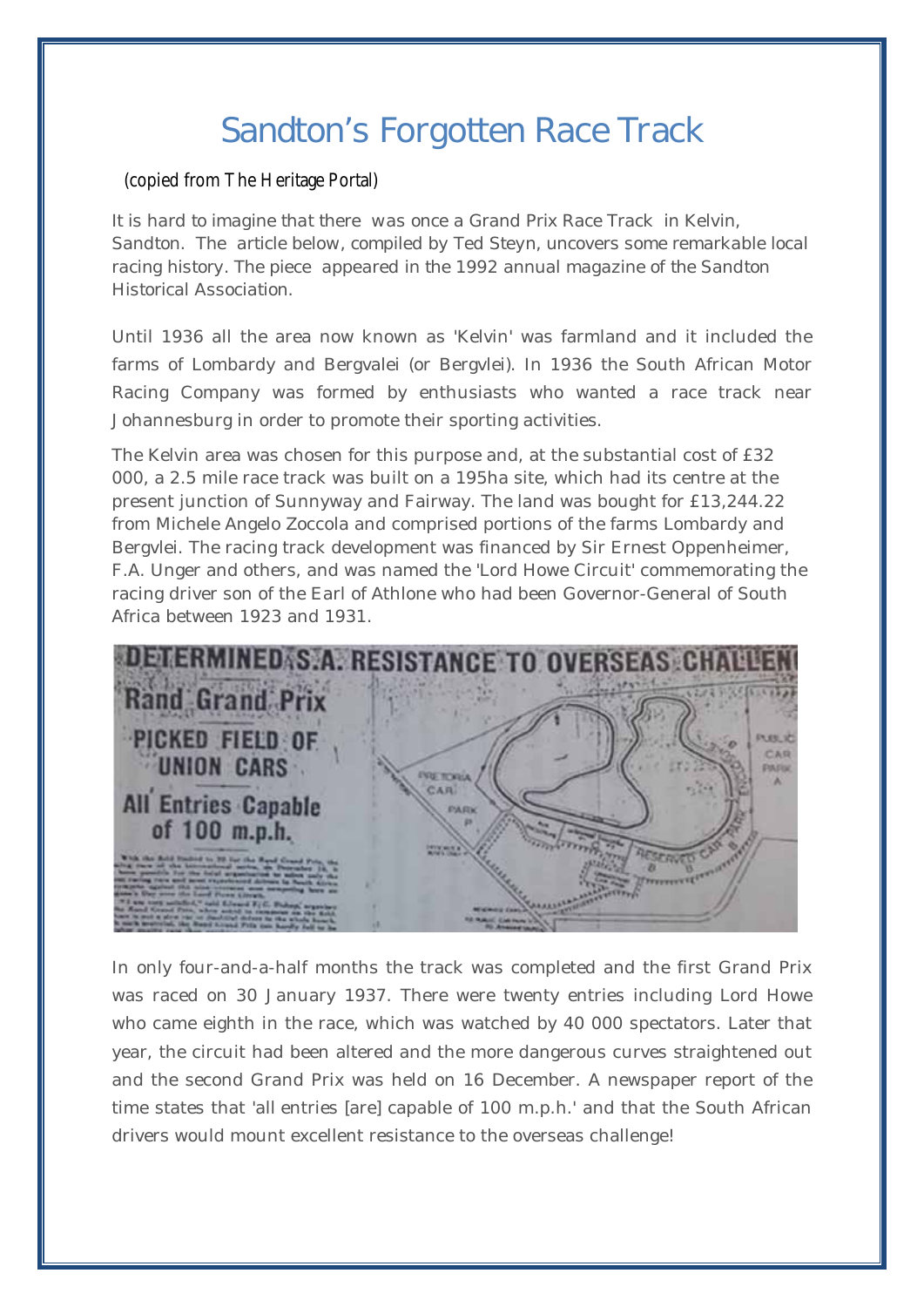On this occasion 65 000 people attended, but despite the enormous interest, the lack of road access spelt doom to the continuing existence of the race track. It took more than six hours for people to return to their homes in Johannesburg after the race and faced with the fact that further annual Grand Prix events were unlikely to attract spectators, the shareholders of the track began steps to liquidate their company. My father, Raymond Steyn, was the liquidator, and so our family's long association with Kelvin began and it continues to this day and is now into the fourth generation.

On deciding to liquidate, it was considered that the best method of realising the assets of the company would be to convert the land into a residential township, with properties of about 2ha which could be used as weekend retreats for people from Johannesburg with horse riding and country interests. The three farm portions which comprised the race track were consolidated into a farm called 'Kelvin Grove', a name which my father favoured because vineyards in the area gave the district a Cape flavour and because he had great affection for the Kelvin Grove Club in Cape Town. This name was, however, rejected by the Post Office fearing confusion with Orange Grove which was fairly close by, and so 'Kelvin' it became.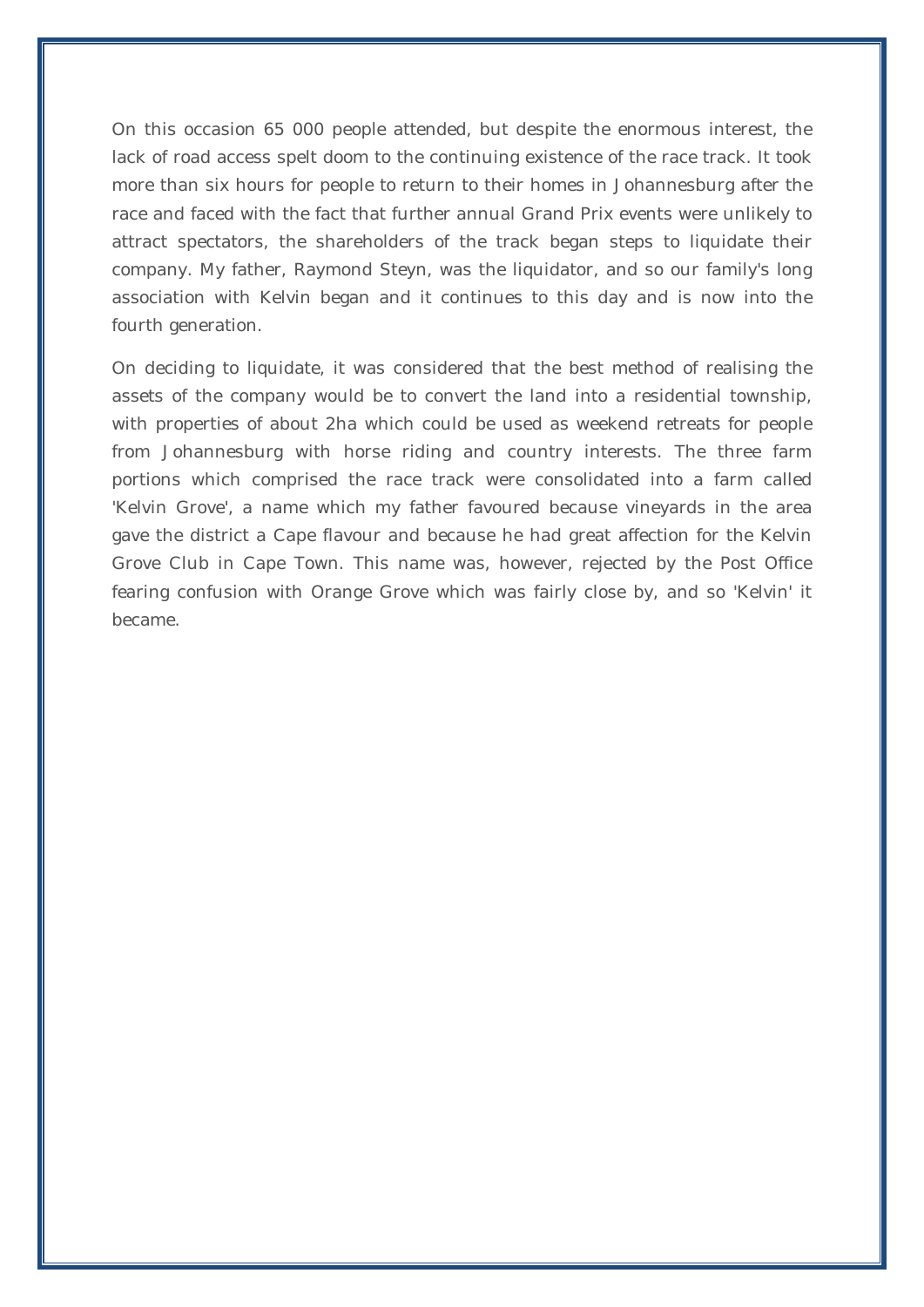|                              | <b>HOW TO INTERPRET</b>                                   |  |  |  |
|------------------------------|-----------------------------------------------------------|--|--|--|
| <b>ANTIQUE CAR ADS</b>       |                                                           |  |  |  |
| IF IT SAYS:                  | <b>IT REALLY MEANS:</b>                                   |  |  |  |
|                              | Rare model Nobody liked them when new either              |  |  |  |
|                              |                                                           |  |  |  |
|                              | Needs engine work It's been frozen for 30 years           |  |  |  |
|                              |                                                           |  |  |  |
|                              | No rust Body and fenders missing                          |  |  |  |
|                              | Rough It's too bad to lie about                           |  |  |  |
|                              |                                                           |  |  |  |
|                              | No time to complete Can't find parts anywhere             |  |  |  |
|                              | Needs interior Seats are gone                             |  |  |  |
|                              | Rebuilt engine Has new spark plugs                        |  |  |  |
|                              | May run But it never has                                  |  |  |  |
|                              | Low mileage Third time around                             |  |  |  |
|                              | Many new parts Keeps breaking down                        |  |  |  |
|                              | 29 coats hand-rubbed paint Needed that much to cover rust |  |  |  |
|                              | Clean It sat out in the rain yesterday                    |  |  |  |
|                              | Best offer About what I expect to get                     |  |  |  |
|                              | Always driven slowly Won't go any faster                  |  |  |  |
|                              | Prize winner Hard luck trophy 3 times in a row            |  |  |  |
| Stored 25 years Under a tree |                                                           |  |  |  |
|                              | Real show stopper Orange with purple fenders              |  |  |  |
|                              | Easy restoration Parts will come off in your hand         |  |  |  |
|                              |                                                           |  |  |  |
|                              | Top good Only leaks when it rains                         |  |  |  |
|                              | Good investment Can't depreciate any more                 |  |  |  |

#### **SAVVA Technical Tip 109 – Cold starting**

Some five years ago we discussed the advantage/disadvantage of converting from 6 to 12 volts. As we are heading for cold weather and possible hard starting here is an extraction from that article.

If the old engine doesn't turn over in a nice friendly fashion start checking items like timing, wiring, compression etc – mainly wiring. A simple check is to connect a voltmeter to the starter motor terminal and see what voltage it cranks at. Another test is to crank the engine and check the voltage at the coil. A year or two ago a club member purchased a 1938 eight cylinder Packard that throughout its entire life had a reputation of being a bad starter – especially in the winter. The new owner, quite rightly, refused to accept the fact that Packard ever produced a car that had starting problems. After a preliminary investigation of battery condition, earthing, wire size etc. a simple check showed that the voltage at the coil was only 4.0 volts. The problem turned out to be a serious volt drop in the wiring circuit due mainly to a faulty ignition switch and a fuse holder of dubious quality. When a temporary piece of wire was connected directly from the battery to the coil - it started first turn. A replacement ignition switch and fuse holder ended years of suffering.

Bad connections are not only the prerogative of older cars, recently, a more modern 12volt sports car cranked over freely but took a long time to fire up. Everything appeared to be in excellent condition but it was found the voltage dropped from 12 to 9 volts at the coil. Only by an examination of the wiring was the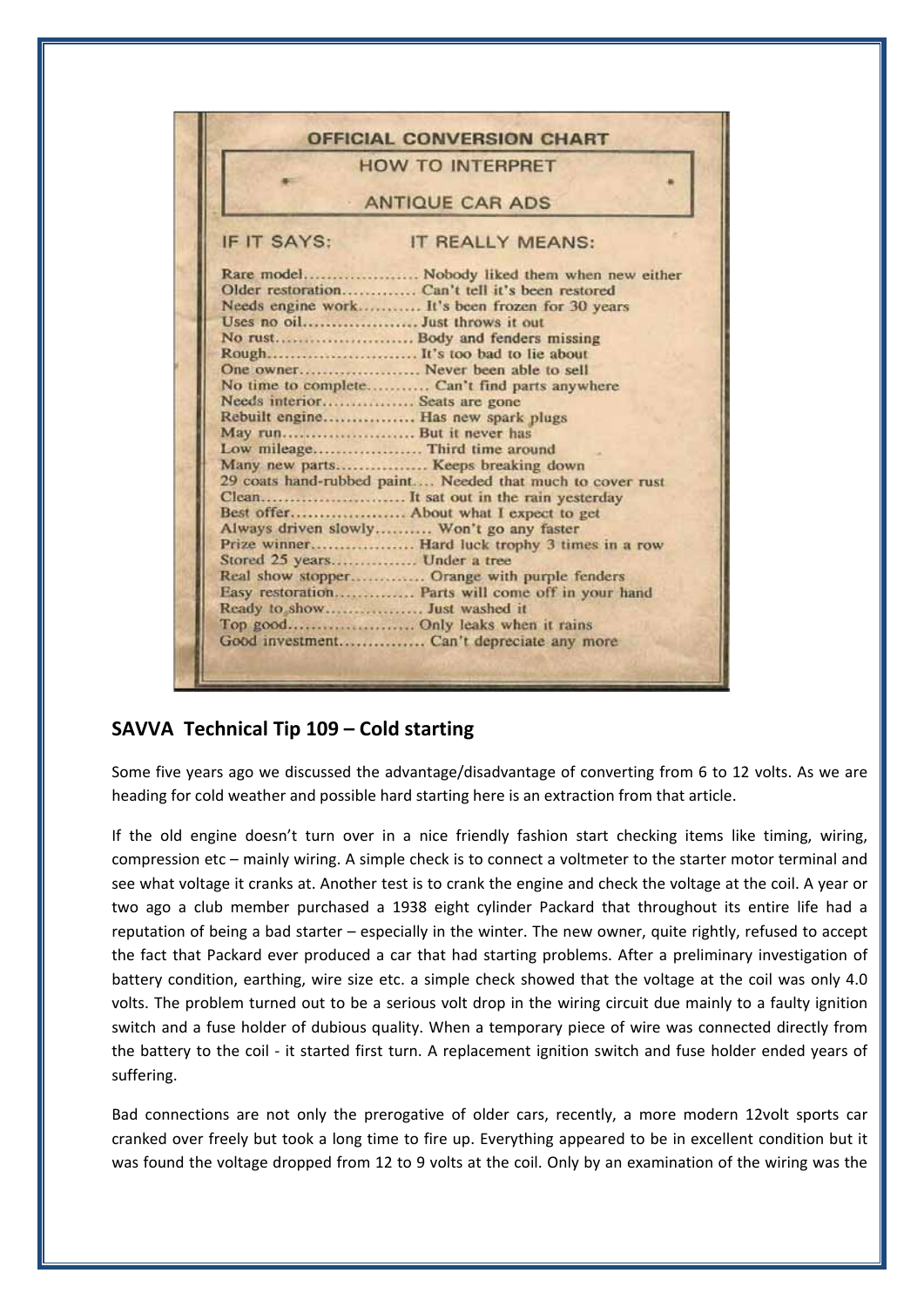problem finely identified – the bolt holding the earth strap from the battery to the chassis had rusted badly causing a very poor connection. In this case the problem was difficult to locate as the connection was under the back seat in the most inaccessible position imaginable. A new earth strap was fitted and the problem was solved.

Incidentally, always check the thickness of the battery cables on six volt systems. So often they have been replaced with modern ones from local spares shops and these are designed for 12 volt systems. Using these thinner 12 volt cables the 6 volt starter will turn over, but not happily. If thicker cables are difficult to find use welding cables, or, in an emergency double up the thinner ones.

So there you have it, before changing over to 12 volts, check a few points first, otherwise you may simply make a 6 volt problem a 12 volt problem.



This is a good quality welding cable - highly recommended for battery cables. It consists of numerous strands of wire so it can wriggle and giggle without breaking.

### Our Website address is www.grmc.co.za

To get on to our Facebook page Google Facebook and go to "gardenroutemc

### **CONTACTS**

| Peter         | Chairman/Knysna              | 082 321 4724 | peterp@afrihost.co.za        |
|---------------|------------------------------|--------------|------------------------------|
| Pretorius     | <b>Motor Show Organiser</b>  |              |                              |
| Duncan Miller | Treasurer                    | 082 557 1930 | dunclare@telkomsa.net        |
| Alistair Gibb | Motor Show/Hillclimb liaison | 083 376 1066 | gibbae@mweb.co.za            |
| Sheridan      | Dating Officer               | 044 343 2047 | sedgecars@gmail.com          |
| Renfield      |                              |              |                              |
| Ann Griffiths | Membership database          |              |                              |
|               | /SAVVA                       | 079 716 3132 | anngriffiths@iafrica.com     |
|               | membership                   |              |                              |
| Cedric Parker | Secretary/SAVVA              |              |                              |
|               | liaison/Motor Show           | 082 907 2799 | aparker@iafrica.com          |
|               | Newsletter/Member            |              |                              |
| Sylvia Harvey | Communications               | 082 958 2498 | sylvia.vintagerose@gmail.com |